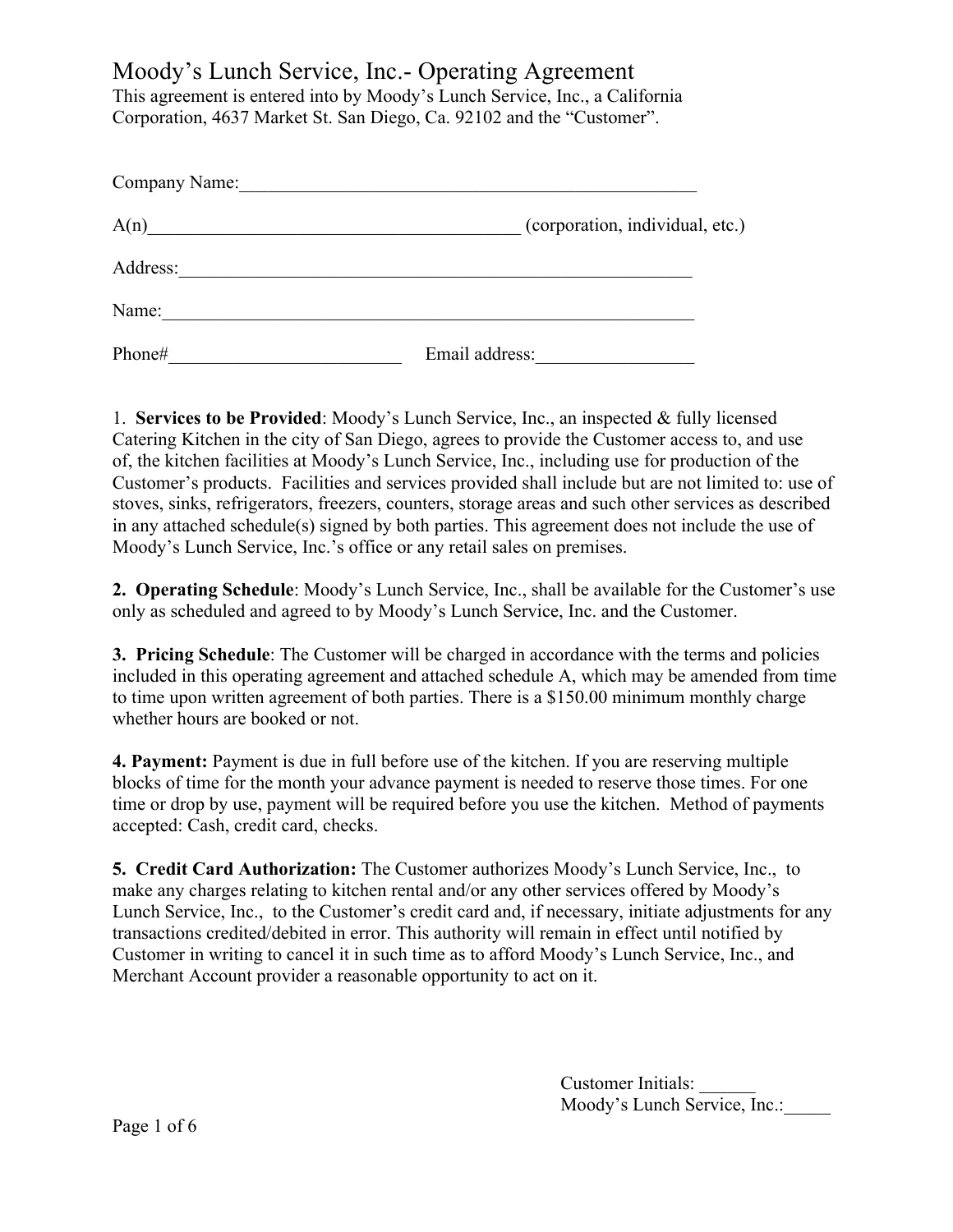**6**. **Production Responsibilities**: Under no circumstances shall Moody's Lunch Service, Inc. be liable to the Customer for any failure to meet volume production and/or other failure of the production process. Moody's Lunch Service, Inc. assumes no responsibility for the supply of any other production requirements including but not limited to ingredients, packaging, process and recipes other than the use of the facility and equipment previously set forth.

**7. Product Profits:** Any and all profits derived from the production of the Customer's products or services at Moody's Lunch Service, Inc. whether wholesale or otherwise shall be the sole and exclusive property of the Customer unless specifically set forth or provided for in a separate agreement.

**8. Tax Liability**: The Customer shall be responsible to any and all State, Federal and/or Local government authority for any taxes that may be due as a result of the production and/or sale of any of the Customer's products or services at Moody's Lunch Service, Inc.

**9. Other Business Interests:** This agreement shall not be construed as a partnership, joint venture or otherwise and unless otherwise agreed upon in writing and signed by both parties, Moody's Lunch Service, Inc. has no right, title or interest in and to the business or profits of the Customer.

**10. Security:** Moody's Lunch Service, Inc. assumes no responsibility for the security of any equipment or supplies provided by the Customer for use at Moody's Lunch Service, Inc. Any additional security of storage arrangements shall be the Customer's sole responsibility.

**11. Liability of Customer:** Moody's Lunch Service, Inc. shall not be liable for; any damage to either person or property sustained by the Customer or by any third party arising in any way out of the Customer's use, operation, occupancy of the kitchen's premises or sale or distribution of any product manufactured on the kitchen's premises. The Customer covenants and agrees to indemnify, defend and hold harmless Moody's Lunch Service, Inc. and it's employees from any and all claims, costs and liabilities arising from or in connection with: damages or injuries to persons(including death) or property in, upon or about Moody's Lunch Service, Inc.'s premises, any portion thereof or resulting from the sale distribution, consumption and use of any service provided or product manufactured by the Customer on Moody's Lunch Service, Inc.'s premises.

**Public and Product Liability Insurance:** Customer will maintain a commercial general liability policy in the (minimum) amount of \$1,000,000 per occurrence and \$2,000,000 aggregate. Moody's Lunch Service, Inc., shall be named as additionally insured. Prior to entering into this agreement, Customer shall furnish to Moody's Lunch Service, Inc., certificates of insurance evidencing such insurance and containing the provision that no cancellation or material change in the policies shall become effective except on at least thirty (30) days prior written notice thereof to Moody's Lunch Service, Inc.. Moody's Lunch Service, Inc. must approve any deviation from this policy in writing. **Worker's Compensation Insurance:** Customer will maintain a worker's compensation Policy in the amount of \$1,000,000/whenever Customer has employees, as required by law. Moody's Lunch Service, Inc. shall be named as additional insured.

Customer Initials: \_\_\_\_\_\_ Page 2 of 6 Moody's Lunch Service, Inc.: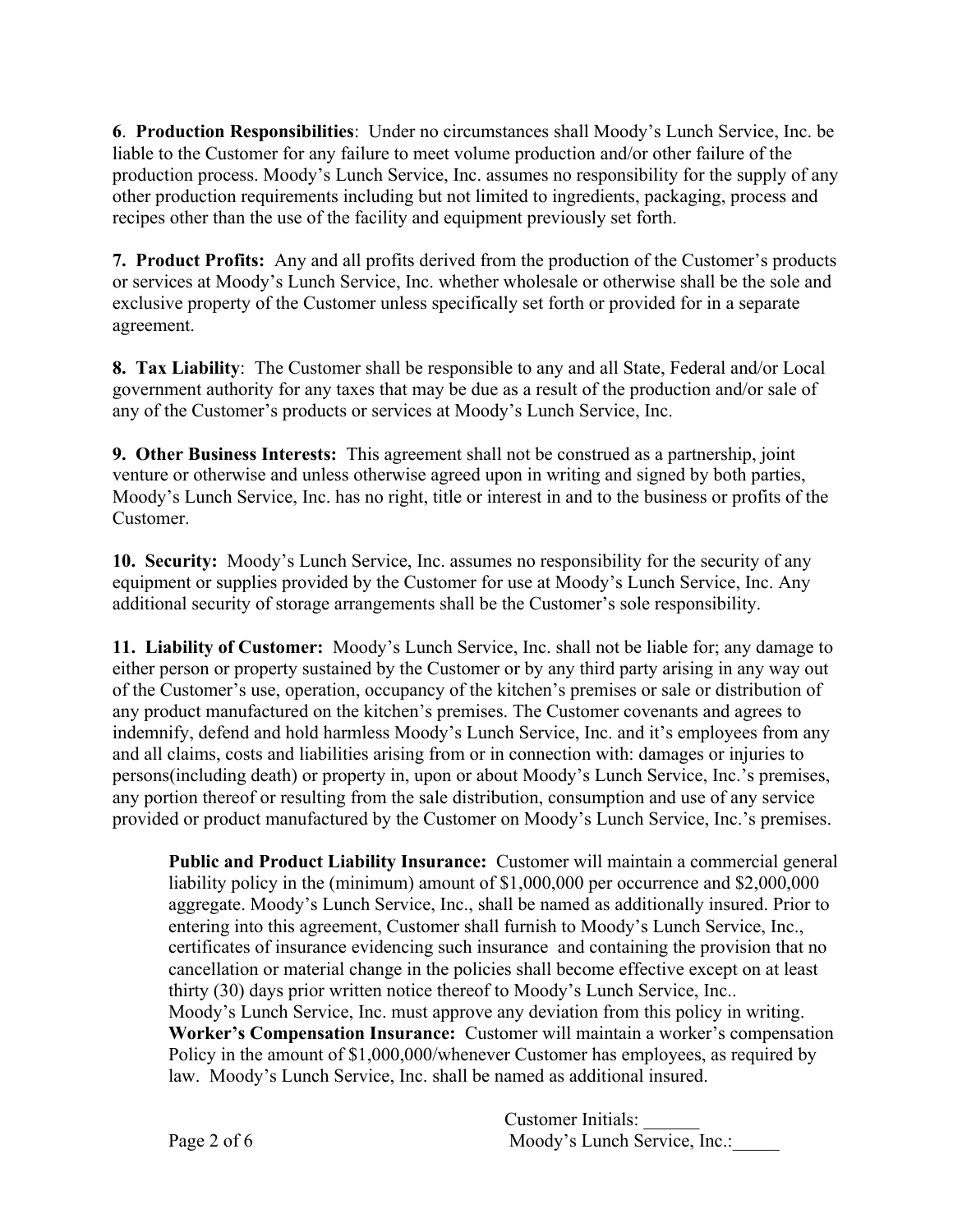**12. Food and Equipment Safety and Sanitation**: The Customer is responsible for obtaining and providing a valid and current Food Service Sanitation Certificate from the County of San Diego prior to entering into this agreement.

**13. Signs and Advertising:** Signs or other advertising matter may not be attached or painted on Moody's Lunch Service, Inc.'s premises without prior approval from Moody's Lunch Service, Inc.

**14. Damages to Moody's Lunch Service, Inc. Property:** Customer will be responsible for all damages to Moody's Lunch Service, Inc.'s premises and/or equipment and will pay for such damages caused by Customer or the Customer's actions, upon demand from Moody's Lunch Service, Inc. In the event that Customer damages beyond repair, or destroys any of Moody's Lunch Service, Inc.'s equipment, Customer agrees to pay full replacement value for such damaged or destroyed equipment.

**15. Reserving Kitchen Time:** Time must be reserved in advance of Customer's use of Moody's Lunch Service, Inc.'s kitchen. Kitchen time can only be reserved in one (1) hour increments. Reservations must be made online at MoodysFoodTrucks.com. Customer is responsible for payment of any invoiced kitchen time regardless of actual use. Use of the kitchen during non-reserved time will be billed at the highest hourly rate.

**16. Cleaning and Cleaning Supplies**: Each customer is responsible for cleaning the kitchen as part of their daily kitchen use, including all equipment, tables, floors and removal of trash to the dumpster. We will supply all necessary cleaning supplies and take care of periodic deep cleaning. If Moody's Lunch Service, Inc. has to clean up after a customer there will be a \$50.00 charge to the credit card on file for each occurrence.

**17. Cancellation:** Moody's Lunch Service, Inc. will invoice the Customer for reserved time. Customer may cancel reservation one (1) day after the invoicing date, unless the reserved time occurs within the next 48 hours. Customer may cancel a reservation up to 30 days prior to the reserved time for a full refund. Customer may cancel a reservation 14 days prior to the reserved time for a 50% refund. No other refunds will be offered cancelled reservation.

**18. Terms of Trade:** Policy: All invoices are Net 15 unless otherwise specified. A finance charge of 5% will be assessed per month on any unpaid balance over 30 days.

**19. Returned Checks**: A fee of \$35.00 will be assessed to Customer's account for any returned checks.

**20. Default:** As time is of the essence, the Customer will have three (3) days after written notice from the kitchen manager to remedy any situation that is brought to the attention of the Customer. A violation, breach or failure to keep or perform any conditions of this policy, shall not continue more than three (3) days after the situation is specified in written notice to the Customer from the Moody's Lunch Service, Inc.'s management. If more than three (3) days pass without any corrective action taken by the customer, the kitchen management may declare the Customer's rights terminated without further notice. Furthermore, Moody's Lunch Service, Inc. may repossess and remove Customer's property. The customer will be charged any reasonable storage costs.

> Customer Initials: Moody's Lunch Service, Inc.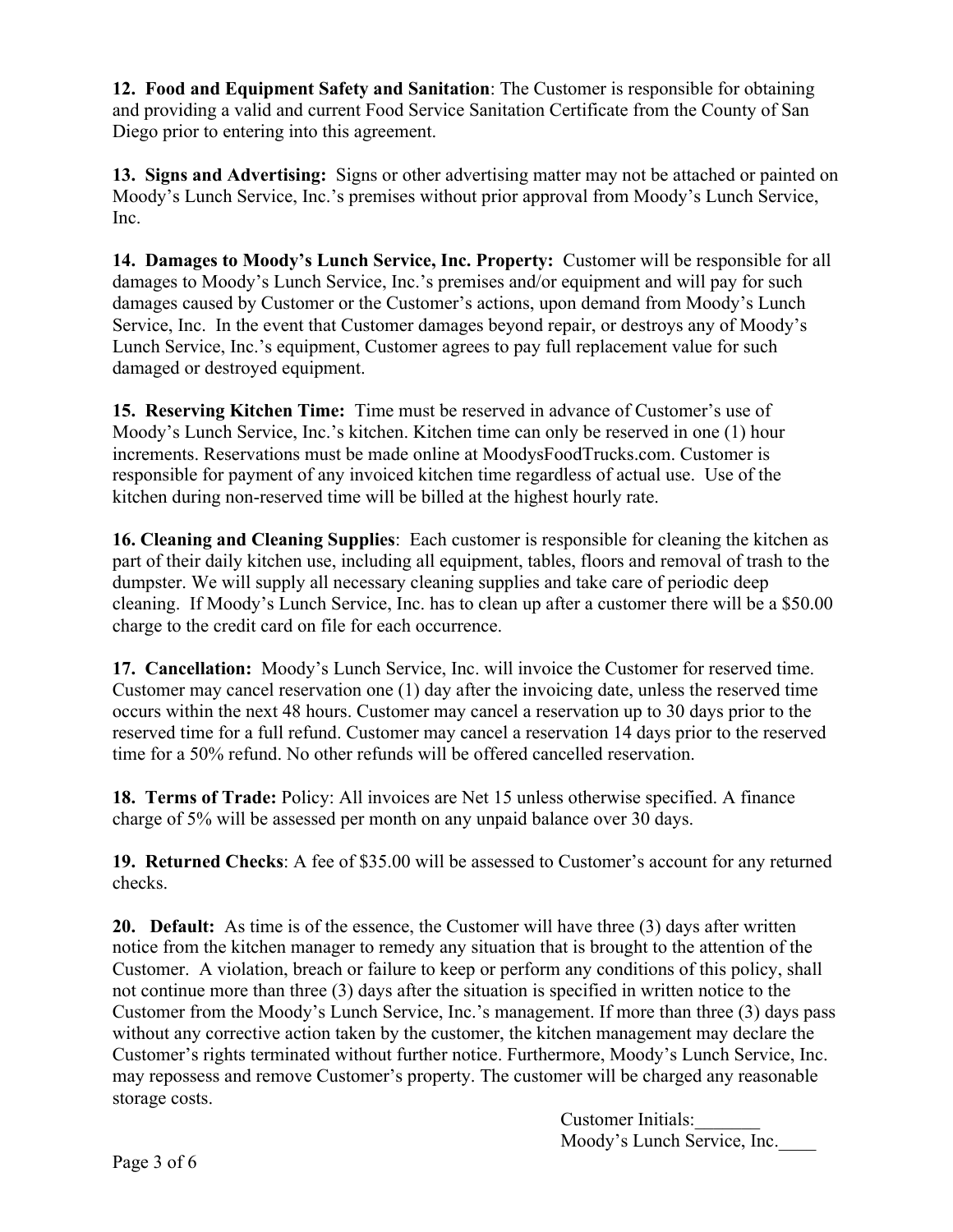**21. Assignment:** This agreement is solely between Moody's Lunch Service, Inc. and the Customer. The Customer shall not transfer usage privileges or services of Moody's Lunch Service, Inc. or use the whole or any part of the kitchen premises.

**22. Termination:** Notwithstanding any provision contained in the agreement, Moody's Lunch Service, Inc. may in Moody's Lunch Service, Inc.'s sole and absolute discretion terminate this agreement without further liability by delivering written notice to customer.

**23. Non-binding Until Fully Executed:** This agreement is for discussion purposes only and does not constitute a formal offer by either party. This agreement is not and will not be binding on either party until and unless it is fully executed by both parties. As of the date of execution by both parties, this Operating Agreement shall substitute any previous Operating Agreement made between Moody's Lunch Service, Inc. and the Customer.

**24. Enjoyment:** Moody's Lunch Service, Inc. is a unique facility that is meant to be used and enjoyed by its' Customers. The management of Moody's Lunch Service, Inc. wishes each Customer success with their product.

**25. Lost Keys:** Will be replaced at \$30.00 per key.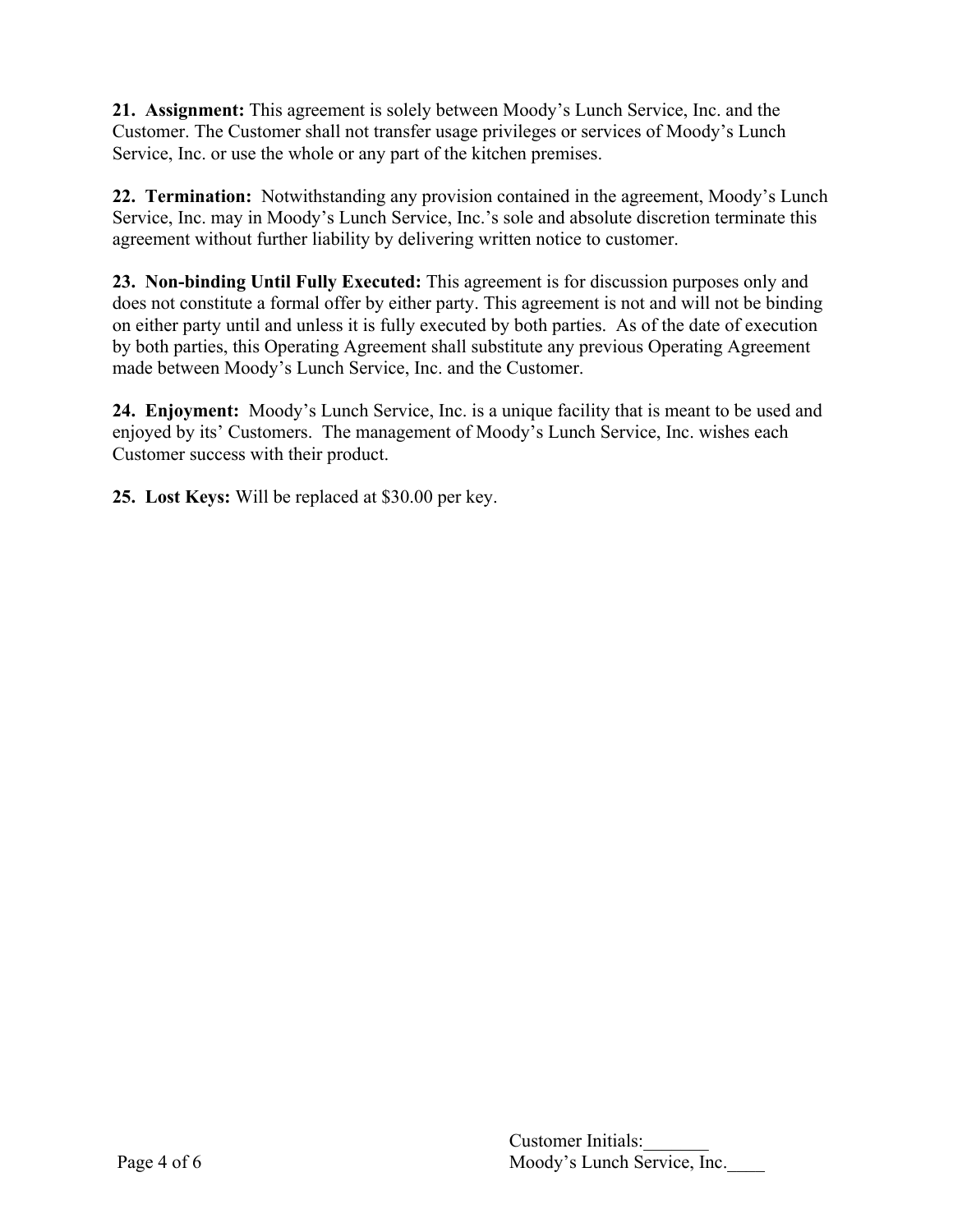TO EVIDENCE THEIR AGREEMENT, these parties have subscribed their names to be effective the date this agreement is fully executed.

| <b>CUSTOMER:</b>                                                                                                                                                                                                                   |
|------------------------------------------------------------------------------------------------------------------------------------------------------------------------------------------------------------------------------------|
| NAME:                                                                                                                                                                                                                              |
|                                                                                                                                                                                                                                    |
|                                                                                                                                                                                                                                    |
| Signed:                                                                                                                                                                                                                            |
| Date: <u>contract</u> contract the contract of the contract of the contract of the contract of the contract of the contract of the contract of the contract of the contract of the contract of the contract of the contract of the |
|                                                                                                                                                                                                                                    |
|                                                                                                                                                                                                                                    |
| MOODY'S LUNCH SERVICE, INC.                                                                                                                                                                                                        |
| NAME:                                                                                                                                                                                                                              |
| TITLE:                                                                                                                                                                                                                             |
|                                                                                                                                                                                                                                    |
|                                                                                                                                                                                                                                    |
| Date:                                                                                                                                                                                                                              |

Customer Initials:\_\_\_\_\_ Moody's Lunch Service, Inc.